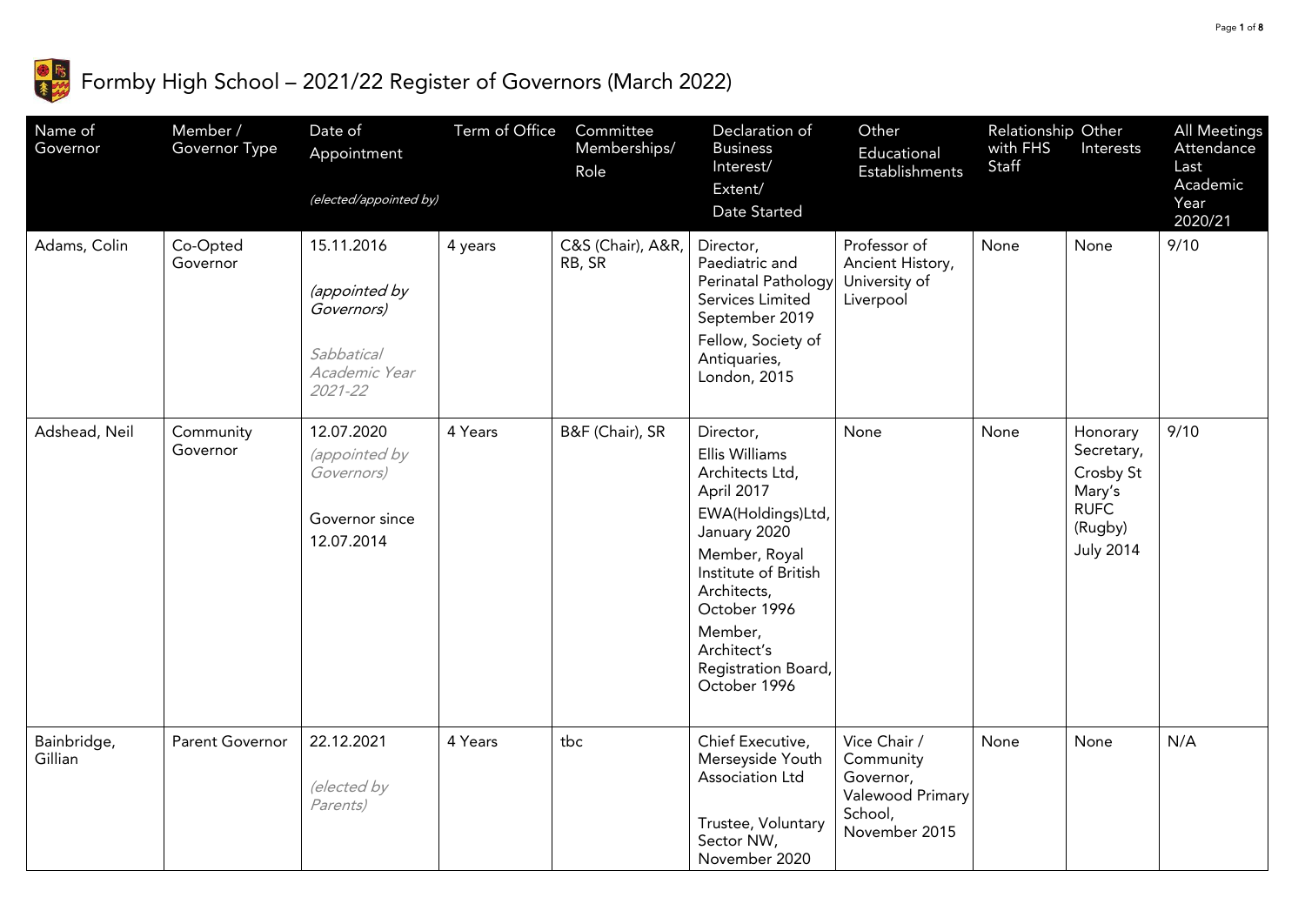| Name of<br>Governor | Member /<br>Governor Type                                                  | Date of<br>Appointment<br>(elected/appointed by)                          | Term of Office | Committee<br>Memberships/<br>Role                                                 | Declaration of<br><b>Business</b><br>Interest/<br>Extent/<br>Date Started | Other<br>Educational<br><b>Establishments</b>                                    | Relationship Other<br>with FHS<br>Staff | Interests                                                                                                                                                | All Meetings<br>Attendance<br>Last<br>Academic<br>Year<br>2020/21 |
|---------------------|----------------------------------------------------------------------------|---------------------------------------------------------------------------|----------------|-----------------------------------------------------------------------------------|---------------------------------------------------------------------------|----------------------------------------------------------------------------------|-----------------------------------------|----------------------------------------------------------------------------------------------------------------------------------------------------------|-------------------------------------------------------------------|
| Duckworth, Myles    | Parent Governor                                                            | 11.2.2020<br>(elected by<br>Parents)                                      | 4 Years        | Vice Chair of<br>Governors<br>SR (Chair), B&F<br>(Vice Chair), C&S<br>HTAP (2021) | Consultant, Self<br>Employed (June<br>2020)                               | None                                                                             | Spouse<br>(Teaching<br>Assistant)       | Parent of 3<br><b>FHS</b><br>Students<br>Fellow<br><b>ICAEW</b><br>(Aug 1999)<br>Member<br>Chartered<br>Institute of<br>Taxation<br>(CIOT)<br>(Sep 2000) | 14/14                                                             |
| Fitzgibbon, James   | <b>Staff Governor</b>                                                      | 9.11.2021<br>(elected by Staff)                                           | 4 Years        | C&S                                                                               | Teacher of History                                                        | None                                                                             | None                                    | None                                                                                                                                                     | N/A                                                               |
| Grieveson, Fiona    | <b>Trust Member</b><br>Community<br>Governor<br>Governor since<br>(Parent) | 15.7.2014<br>15.7.2018<br>(appointed by<br>Governors)<br>15.7.2014        | 4 Years        | Chair of<br>Governors<br>B&F, C&S, HTAP,<br><b>SR</b>                             | Retired<br>Headteacher                                                    | None                                                                             | Staff<br>Member                         | Member of<br>St. Luke's<br>Church<br>Parochial<br>Church<br>Committee.                                                                                   | 14/15                                                             |
| Jones, Stuart       | Co-opted<br>Governor                                                       | 15.01.2021<br>(appointed by<br>Governors)<br>Governor since<br>15.01.2013 | 4 Years        | R&B (Chair), C&S                                                                  | Weightmans LLP,<br>Solicitors, Equity<br>Partner (May 2002)               | Associate<br>Governor, Our<br>Lady of<br>Compassion<br>Primary, Formby<br>(2014) | None                                    | None                                                                                                                                                     | 6/9                                                               |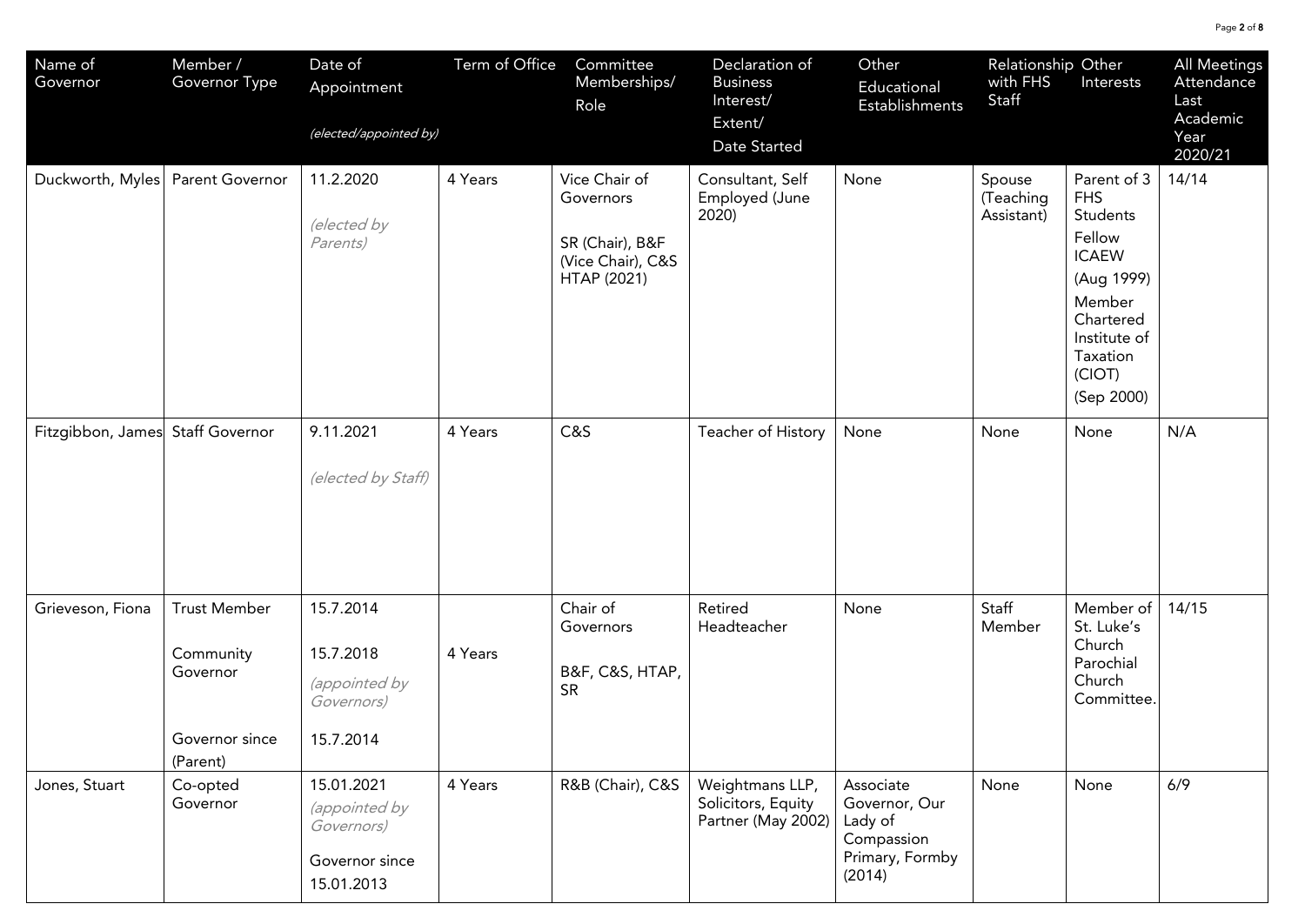| Name of<br>Governor   | Member /<br>Governor Type | Date of<br>Appointment<br>(elected/appointed by) | Term of Office | Committee<br>Memberships/<br>Role | Declaration of<br><b>Business</b><br>Interest/<br>Extent/<br>Date Started                           | Other<br>Educational<br>Establishments | Relationship Other<br>with FHS<br>Staff | Interests                                              | All Meetings<br>Attendance<br>Last<br>Academic<br>Year<br>2020/21 |
|-----------------------|---------------------------|--------------------------------------------------|----------------|-----------------------------------|-----------------------------------------------------------------------------------------------------|----------------------------------------|-----------------------------------------|--------------------------------------------------------|-------------------------------------------------------------------|
| Jordan, Isabel        | Parent Governor           | 10.07.2018<br>(elected by<br>Parents)            | 4 Years        | C&S                               | Post-19 Sessional<br>Tutor<br>The Education<br>Specialists/Sefton<br>Community<br>Learning Service  |                                        | None                                    | None                                                   | 10/11                                                             |
| Lucas, Martine        | Parent Governor           | 10.07.2018<br>(elected by<br>Parents)            | 4 Years        | <b>B&amp;F, A&amp;R</b>           | Self-Employed<br>Barrister<br>Exchange<br>Chambers,<br>Member of the<br>Criminal Bar<br>Association |                                        | Personal<br>friend of<br>VHA, KST       | None                                                   | 11/12                                                             |
| Mackenzie,<br>Dominic | Headteacher               | 01.09.2012                                       | Ex-Officio     | All                               | Headteacher, FHS<br>Professional<br>Membership, ASCL<br>(Sep 2006)                                  | None                                   | None                                    | Firwood<br>Waterloo<br>Rugby<br>Club,<br>Player (1995) | 18/18                                                             |
| McDonnell, Kate       | Community<br>Governor     | 14.09.2021<br>(elected by<br>Parents)            | 4 Years        | C&S                               | Curriculum Leader<br>Science & Sport,<br>Carmel College                                             | Carmel College,<br>Employee            | None                                    | NASUWT,<br>Member<br>(2018)                            | N/A                                                               |
| McNamara,<br>Cathleen | Parent Governor           | 11.2.2020<br>(appointed by<br>Governors)         | 4 Years        | C&S (Vice Chair),<br>R&B, SR      | Postgraduate<br>Strategy and<br>Partnerships<br>Manager,<br>University of<br>Liverpool              |                                        |                                         | Parent of<br>student at<br><b>FHS</b>                  | 9/10                                                              |

Page 3 of 8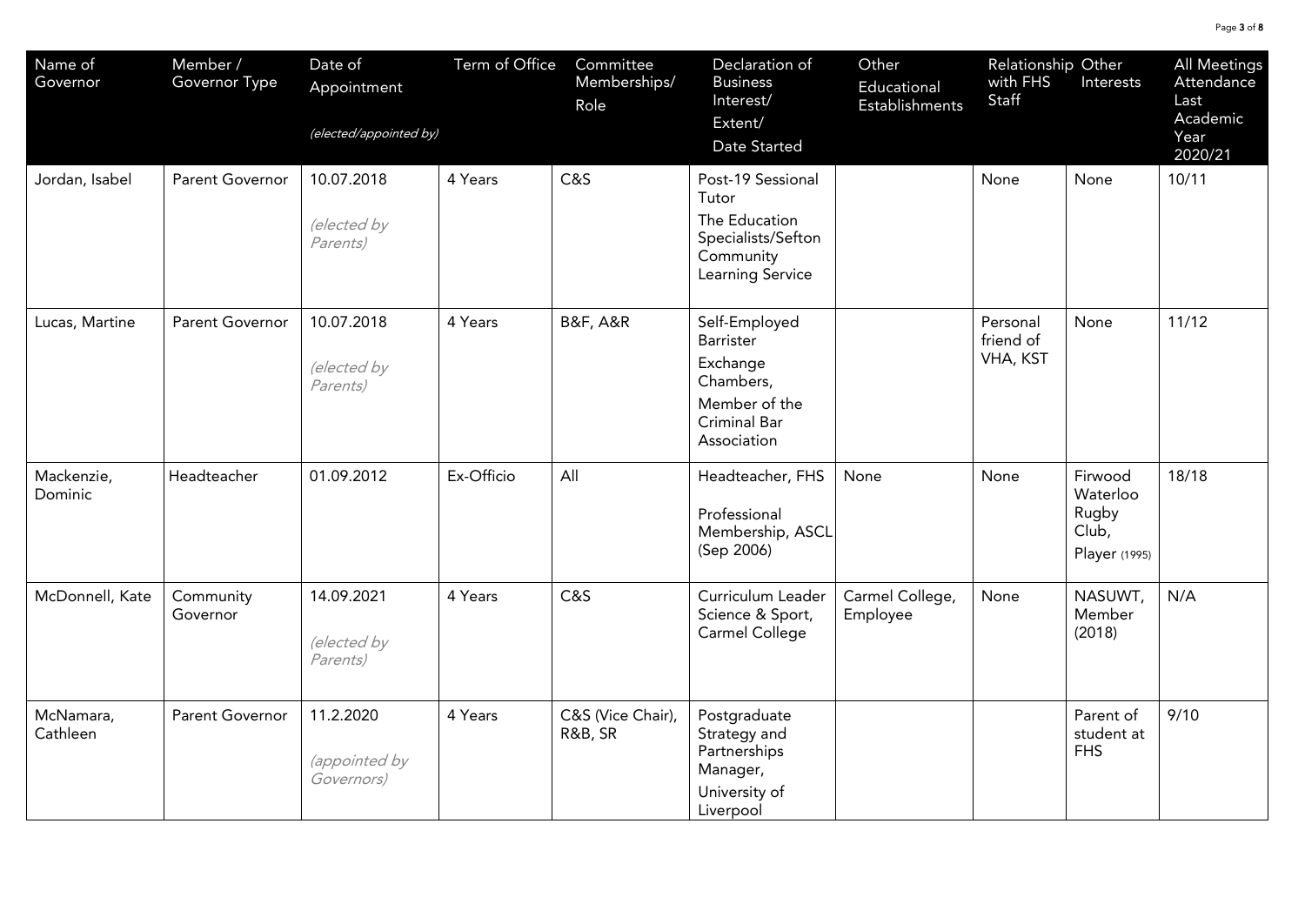| Name of<br>Governor | Member /<br>Governor Type               | Date of<br>Appointment<br>(elected/appointed by)                                          | Term of Office     | Committee<br>Memberships/<br>Role | Declaration of<br><b>Business</b><br>Interest/<br>Extent/<br>Date Started                      | Other<br>Educational<br>Establishments    | Relationship Other<br>with FHS<br>Staff | Interests | All Meetings<br>Attendance<br>Last<br>Academic<br>Year<br>2020/21 |
|---------------------|-----------------------------------------|-------------------------------------------------------------------------------------------|--------------------|-----------------------------------|------------------------------------------------------------------------------------------------|-------------------------------------------|-----------------------------------------|-----------|-------------------------------------------------------------------|
| Pearson, David      | Community<br>Governor                   | 22.2.2022<br><i>(appointed by</i><br>Governors)                                           | 4 Years            | tbc                               | School<br>Improvement<br>Adviser,<br>Lancashire County<br>Council                              | N/A                                       | None                                    | None      | 0/0                                                               |
| Roberts, Louise     | <b>Parent Governor</b>                  | 22.12.2021<br>(elected by<br>Parents)                                                     | 4 Years            | tbc                               | Senior Quality<br>Improvement<br>Manager, Cheshire<br>and Merseyside<br><b>Cancer Alliance</b> | N/A                                       | None                                    | None      | N/A                                                               |
| Smith, Katherine    | Community<br>Governor<br>Governor since | 12.07.2020<br>(12.07.2016 first term)<br><i>(appointed by</i><br>Governors)<br>15.06.2012 | 4 Years<br>4 Years | B&F, A&R, HTAP<br>(2021)          | Lead Family<br>Learning Mentor,<br>Freshfield Primary<br>School<br>(2010)                      | Employee,<br>Freshfield Primary<br>School | None                                    | None      | 8/9                                                               |

Committees Key: C&S – Curriculum and Staffing; B&F – Buildings and Finance; HTAP – Headteacher Appraisal; R&B – Remuneration and Benefits; SR – Strategic Review, A&R – Audit and Risk

## j

| Campbell,<br>Andrew | Associate /<br>Independent<br>Member of the<br>Audit & Risk<br>Committee | 11.02.2020<br><i>(appointed by</i><br>Governors) | 4 Years | A&R (Chair) | Director, Wain<br>Homes, Wain<br>Group Ltd,<br>Apr 2018 | Fellow of<br>Institute of<br>Chartered<br>Accountants<br>(FCA), Sep<br>1998 | Parent of<br>student<br><b>FHS</b> | 2/3 |
|---------------------|--------------------------------------------------------------------------|--------------------------------------------------|---------|-------------|---------------------------------------------------------|-----------------------------------------------------------------------------|------------------------------------|-----|
|---------------------|--------------------------------------------------------------------------|--------------------------------------------------|---------|-------------|---------------------------------------------------------|-----------------------------------------------------------------------------|------------------------------------|-----|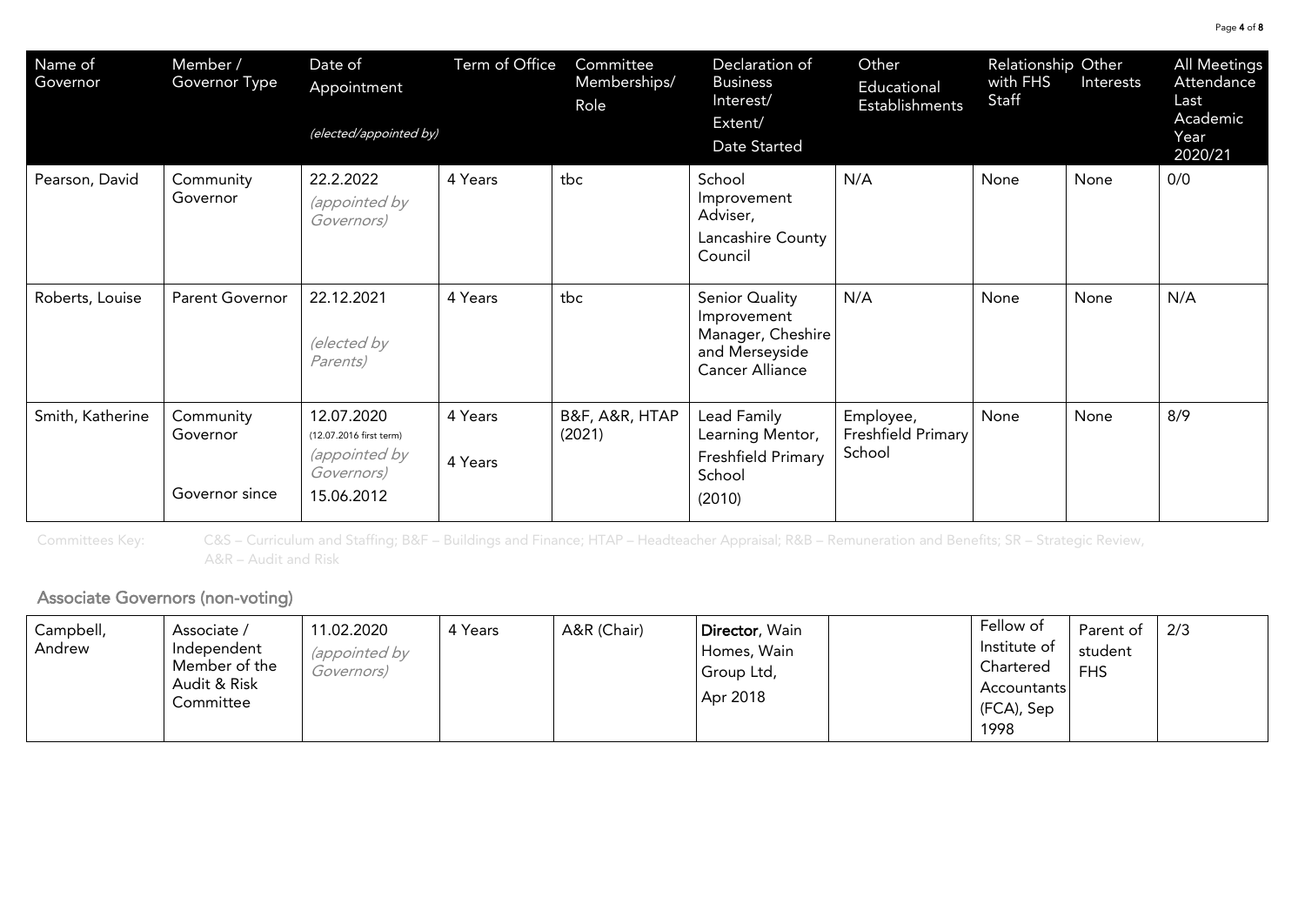| Name of Governor Member / | Governor Type | Date of<br>Appointment | Term of Office           | Committee<br>Memberships/<br>Role | Declaration of<br>Business Interest/<br>Extent/<br>Date Started                                                               | Other<br>Educational<br>Establishments | Relationship<br>with FHS Staff | Other Interests Members'                            | Meeting<br>Attendance<br>Last<br>Academic<br>Year 2019/20 |
|---------------------------|---------------|------------------------|--------------------------|-----------------------------------|-------------------------------------------------------------------------------------------------------------------------------|----------------------------------------|--------------------------------|-----------------------------------------------------|-----------------------------------------------------------|
| Bell, Pamela              | Member        | 24.05.2019             | $\overline{\phantom{a}}$ | None                              | None                                                                                                                          | None                                   | None                           | None                                                | 1/1                                                       |
| Foley, Nicola             | Member        | 15.11.2016             | $\overline{\phantom{m}}$ | None                              | Director, Formby<br>Ladies Golf Club                                                                                          | None                                   | None                           | None                                                | 1/1                                                       |
|                           |               |                        |                          |                                   |                                                                                                                               |                                        |                                |                                                     |                                                           |
| Grieveson, Fiona          | Member        | 15.09.2015             | $\frac{1}{2}$            | See above                         | 1/1<br>Existing Chair of Governors - see above                                                                                |                                        |                                |                                                     |                                                           |
| Harris, Allan             | Member        | 01.08.2011             | $\overline{a}$           | None                              | Fire Safety Manager,<br>Merseyside Fire<br>Service.<br>Director, Health &<br><b>Safety Compliance</b><br>Ltd,<br>January 2020 |                                        |                                | Member,<br>Institute of Fire<br>Engineers<br>(IOSH) | 0/1                                                       |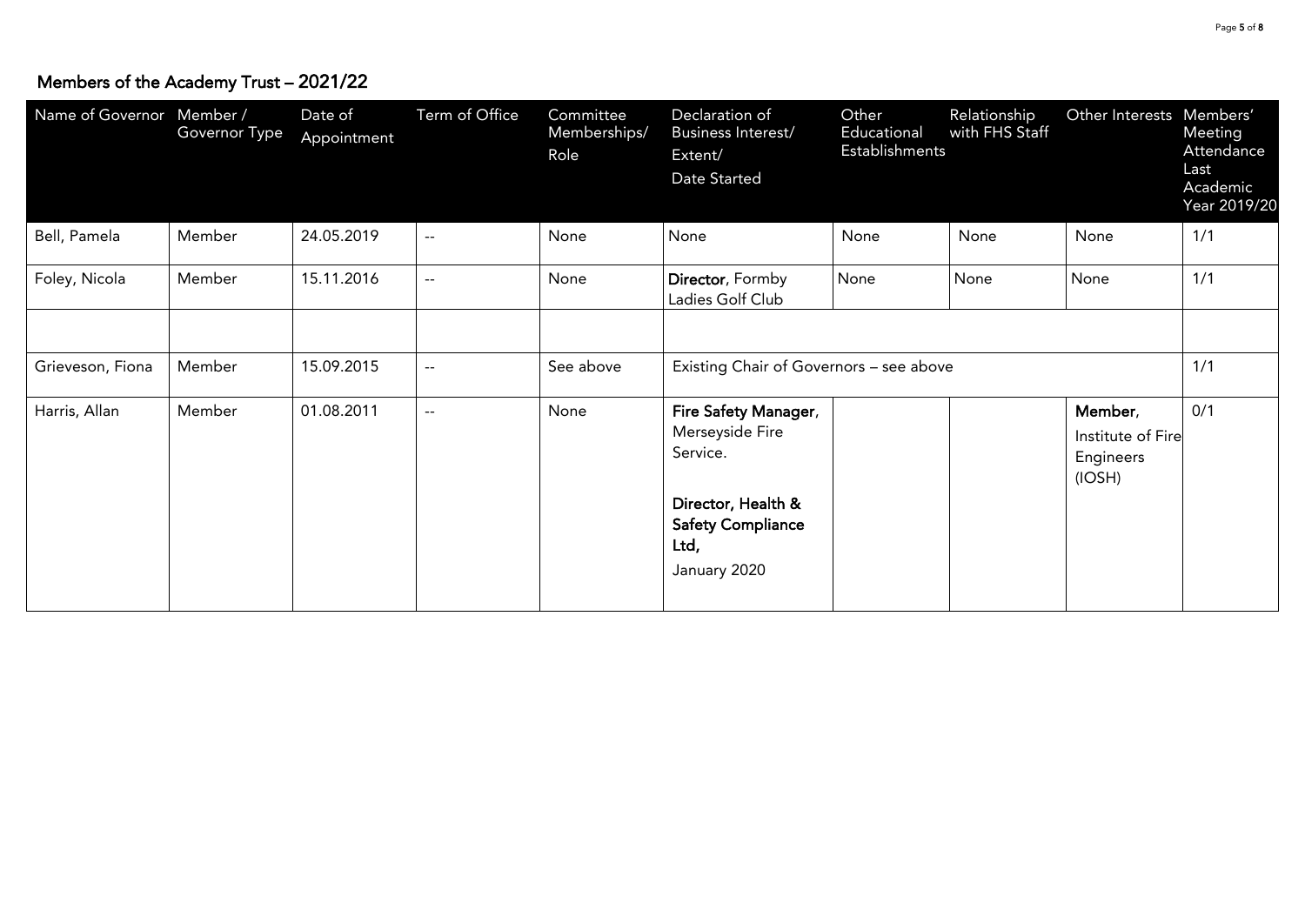## Governors Term Ended/Resigned During Current (2021/22) or Previous Two Academic Years (2019-21)

| Name of Governor              | Member /<br>Governor Type | Appointed                                             | Left Office              | Committee<br>Memberships          | Declaration of<br>Business Interest/<br>Extent/<br>Date Started                                                                                   | Other<br>Educational<br><b>Establishments</b> | Relationship with FHS<br>Staff |
|-------------------------------|---------------------------|-------------------------------------------------------|--------------------------|-----------------------------------|---------------------------------------------------------------------------------------------------------------------------------------------------|-----------------------------------------------|--------------------------------|
| Bennett, David                | Community<br>Governor     | 2.05.2021<br>Governor since<br>02.05.2017<br>(Parent) | 21.07.2021<br>(resigned) | C&S (Vice Chair), SR,<br>A&R, R&B | Managing Director,<br><b>Topcon Positioning</b><br>(GB) Ltd (2018)<br>Member, Chartered<br>Institution of Civil<br>Engineering<br>Surveyors, 2017 | None                                          | None                           |
| Heatherington, Gary           | <b>Staff Governor</b>     | 7.11.2015                                             | 7.11.2019                | C&S                               | Technician, Teacher<br>of Music Technology<br><b>FHS</b>                                                                                          | None                                          | None                           |
| Hanson, Christine             | Community                 | Governor since<br>05.07.2010                          | 16.09.2018               | C&S                               | Retired,<br>None                                                                                                                                  | None                                          | None                           |
| Harris, Allan                 | Community<br>Governor     | Governor since<br>01.11.2007                          | 17.11.2019               | B&F                               | Self Employed,<br>Director, Health &<br><b>Safety Compliance</b><br>Co.                                                                           | None                                          | None                           |
| Harrison-Forsyth,<br>Ashleigh | <b>Staff Governor</b>     | 07.11.2019<br>Governor since<br>07.11.2015            | 4 Years                  | B&F                               | Year 11<br>Achievement<br>Leader, Teacher of<br><b>History FHS</b><br>None                                                                        | None                                          | <b>Staff Member</b>            |
| Hiller, Michelle              | <b>Staff Governor</b>     | 9.11.2021<br>(elected by Staff)                       | 4 Years                  | B&F                               | Examinations & Data<br>Manager,<br><b>FHS</b>                                                                                                     | None                                          | <b>Staff Member</b>            |
| McGrath, Paul                 | Parent Governor           | 2.05.2017                                             | 15.06.2019               | B&F                               | Director, Paul<br>McGrath Consulting<br>(Engineering)                                                                                             | None                                          | None                           |
| Mitchell, Andrea              | <b>Parent Governor</b>    | 20.02.2016                                            | 4 Years                  | C&S                               | Pharmacist,<br><b>Boots the Chemist</b><br>None                                                                                                   | None                                          | None                           |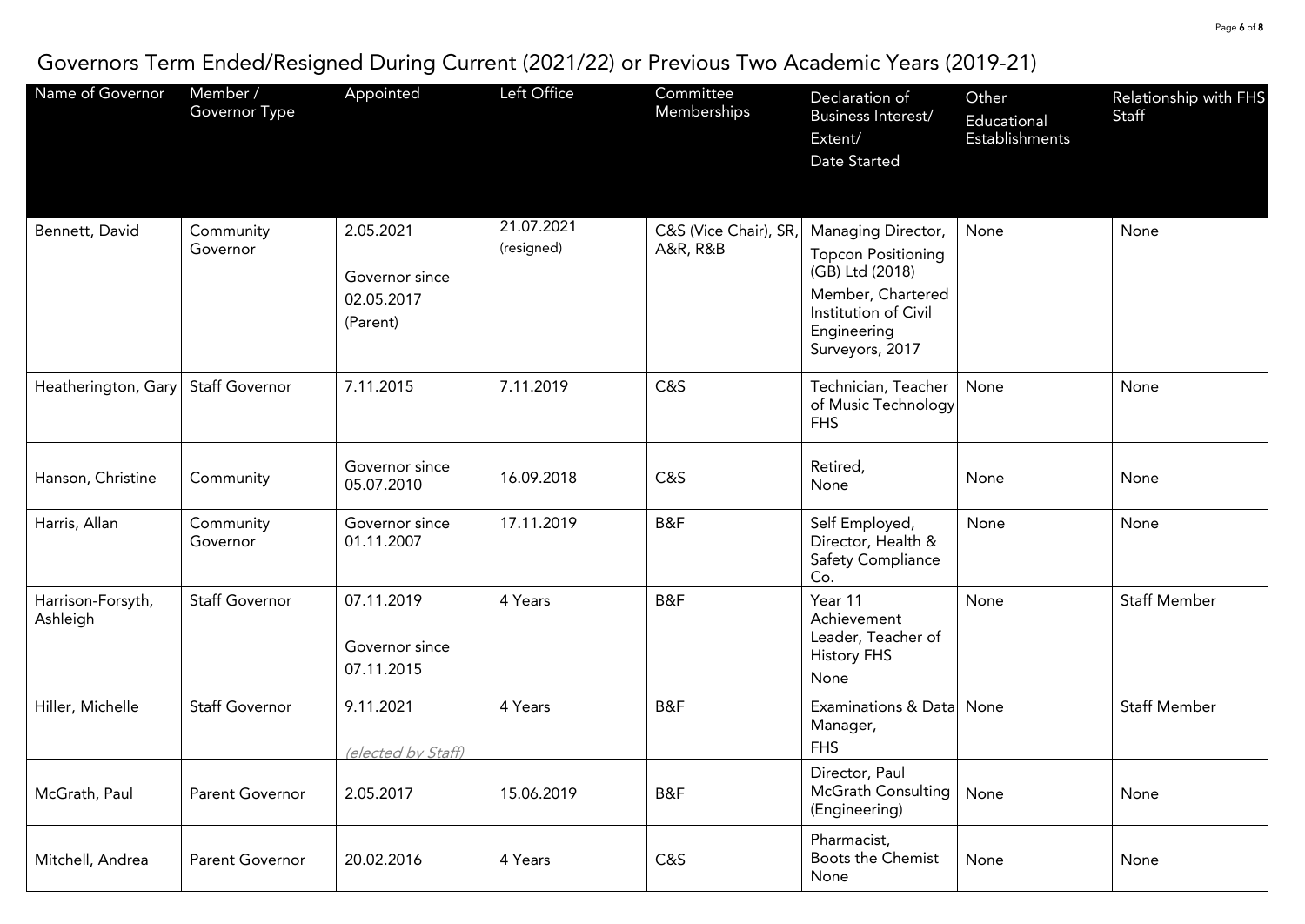| Name of Governor | Member /<br>Governor Type                     | Appointed                                                | Left Office                            | Committee<br>Memberships               | Declaration of<br>Business Interest/<br>Extent/<br>Date Started                                                                   | Other<br>Educational<br>Establishments | Relationship with FHS<br>Staff |
|------------------|-----------------------------------------------|----------------------------------------------------------|----------------------------------------|----------------------------------------|-----------------------------------------------------------------------------------------------------------------------------------|----------------------------------------|--------------------------------|
| Murphy, Frank    | <b>Trust Member</b><br>Community<br>Governor  | 10.12.2012<br>12.07.2016<br>Governor since<br>15.06.2012 | 24.05.2019<br>(resigned)<br>14.12.2020 | B&F, HTAP (2020)                       | Director, Haines<br>Watts (Feb 2010)<br>Partner, Haines<br>Watts (Apr 1996)<br>Director, Haines<br>Watts (Holdings)<br>(Mar 2016) | None                                   | None                           |
| Ridings, Kenneth | Community<br>Governor                         | 11.07.2017<br>Governor since<br>29.06.2005               | 21.07.2020                             | B&F, Audit                             | Retired,<br>None                                                                                                                  | None                                   | None                           |
| Stark, Kristina  | <b>Support Staff</b><br>Governor              | 8.11.2019                                                | <b>June 2021</b><br>(resigned)         | C&S                                    | Teacher and<br>Technician, FHS                                                                                                    | Nil                                    | <b>Staff Member</b>            |
| Ward, Martin     | <b>Parent Governor</b>                        | Governor since<br>05.05.2010                             | 25.02.2016<br>(resigned)               | B&F                                    | Food Storage and<br>Distribution, Board<br>Member                                                                                 |                                        |                                |
| Foley, Nicola    | <b>Associate Governor</b><br>(Full Governors) | 24.02.2016                                               | 31.08.2019                             | SRC (non-voting<br>member)             | Retired<br>None                                                                                                                   | None                                   | None                           |
| Wake, Alison     | Associate Governor,<br><b>Full Governors</b>  | 07.02.2017                                               | 09.06.2021<br>(resigned)               | Full Governors (non-<br>voting member) | Member of Staff,<br>Formby High School                                                                                            | None                                   | <b>Staff Member</b>            |

Committees Key: C&S – Curriculum and Staffing; B&F – Buildings and Finance; HTA – Headteacher Appraisal; R&B – Remuneration and Benefits; SR – Strategic Review